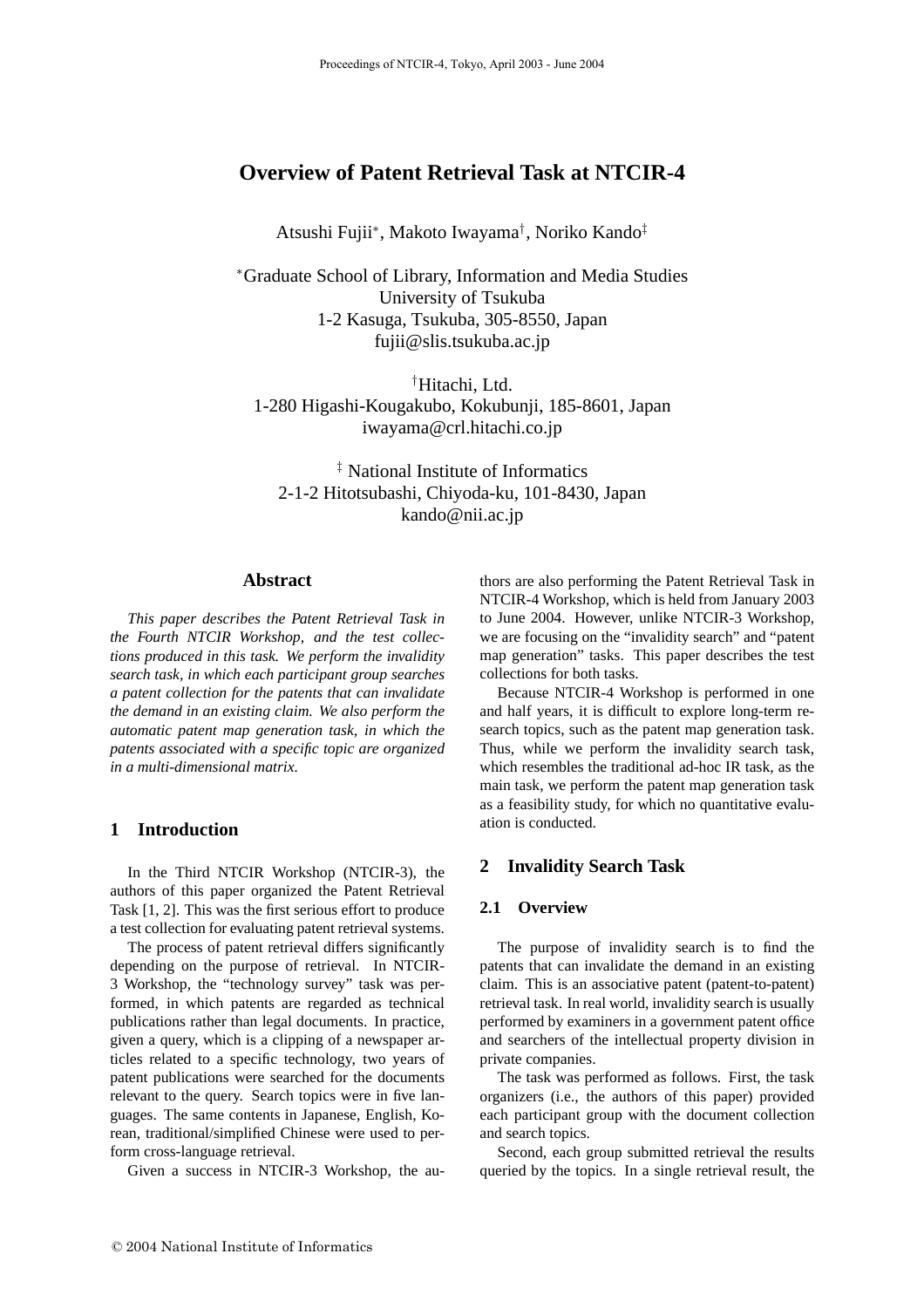top 1000 retrieved documents must be sorted by the relevance score. However, because patent documents are long, it is effective to indicate the important passages (i.e., fragments) in a relevant document. Thus, for each retrieved document, all passages in the document must be sorted as to which a passage provides grounds to judge if the document is relevant.

Third, human experts performed relevance judgment for the submitted results and produced a list of relevant documents and passages, on a topic-by-topic basis. Finally, the list was used to evaluate each submitted result.

In the dry run, which was performed from June to September in 2003, seven topics were produced and used for a preliminary evaluation. In the formal run, 103 search topics were produced and the evaluation results for each group will be released at the workshop final meeting in June 2004. The analysis of the formal run results has not been completed and is beyond the scope of this paper.

After the workshop final meeting, we complete a test collection consisting of the search topics, the document collection, and the relevance judgments for each topic.

## **2.2 Document Sets**

The document set used as a target collection consists of five years of unexamined Japanese patent applications published in 1993-1997. The file size and number of documents are approximately 40GB and 1.7M, respectively.

For the sake of passage-based evaluation, the passages in each document were standardized. In Japanese patent applications, paragraphs are identified and annotated with the specific tags by applicants. We used these paragraphs as passages, and therefore the passage identification process was fully automated.

The English patent abstracts, which are human translations of the Japanese Patent Abstracts published in 1993-1997, were also provided for training Englishto-Japanese cross-language IR systems.

## **2.3 Search Topics**

A search topic is a Japanese patent application rejected by the Japanese Patent Office. For each topic, one or more citations were identified by examiners to invalidate the demand in the topic patent. If these citations are included in our document collection, they can be used as relevant documents for the topic.

We asked 12 members of the Intellectual Property Information Search Committee in the Japan Intellectual Property Association (JIPA) to produce seven topics for the dry run and 34 topics for the formal run. Each JIPA member belongs to the intellectual property division in the company he or she works for, and they are all experts in patent searching. The JIPA member also performed relevance judgment to enhance the relevant documents.

A search topic file includes a number of additional SGML-style tags. The claim as a target of invalidation is specified by <CLAIM>.

A claim usually consists of multiple components (e.g., parts of a machine and substances of a chemical compound) and relevance judgment is performed on a component-by-component basis in real world case. To simulate this scenario, human experts annotate each component with <COMP>.

To invalidate an invention in a topic patent, relevant documents must be the "prior art", which had been open to the public before the topic patent was filed. Thus, the date of filing is specified by <FDATE> and only the patents published before the topic was filed can potentially be relevant.

For cross-language retrieval, the claims translated into English and simplified Chinese are also used. Thus, the topic language is specified by <LANG>. However, the translated claims do not maintain the order of phrases and sentences in Japanese claims and thus do not include the  $\langle$  COMP $>$  tags. Figure 1 shows an example topic claim translated into English.

<TOPIC> <NUM>008</NUM> <LANG>EN</LANG> <FDATE>19960527</FDATE> <CLAIM>(Claim 1) A sensor device, characterized in that an open recessed part is formed on a box-shaped forming base, a conductive film of a designated pattern is formed on the surface of the forming base including the inner surface of the recessed part, an element for a sensor is bonded to the recessed part, and the forming base is closed with a cover.</CLAIM> </TOPIC>

#### **Figure 1. Fragment of search topic.**

Through a preliminary study in collaboration with JIPA, we found that for invalidity search the number of relevant documents for a single topic is small, compared with existing IR test collections. Consequently, the evaluation results obtained with our collection can potentially be unstable.

The same problem is identified in the question answering task, and thus the hundreds of questions are usually used to resolve this problem [4].

To increase the number of topics with a limited cost, we produced additional 69 topics for which only the citations provided by the Japanese Patent Office were used as the relevant documents. However, the validity of rejection was verified manually, the process of producing additional topics was not fully automated.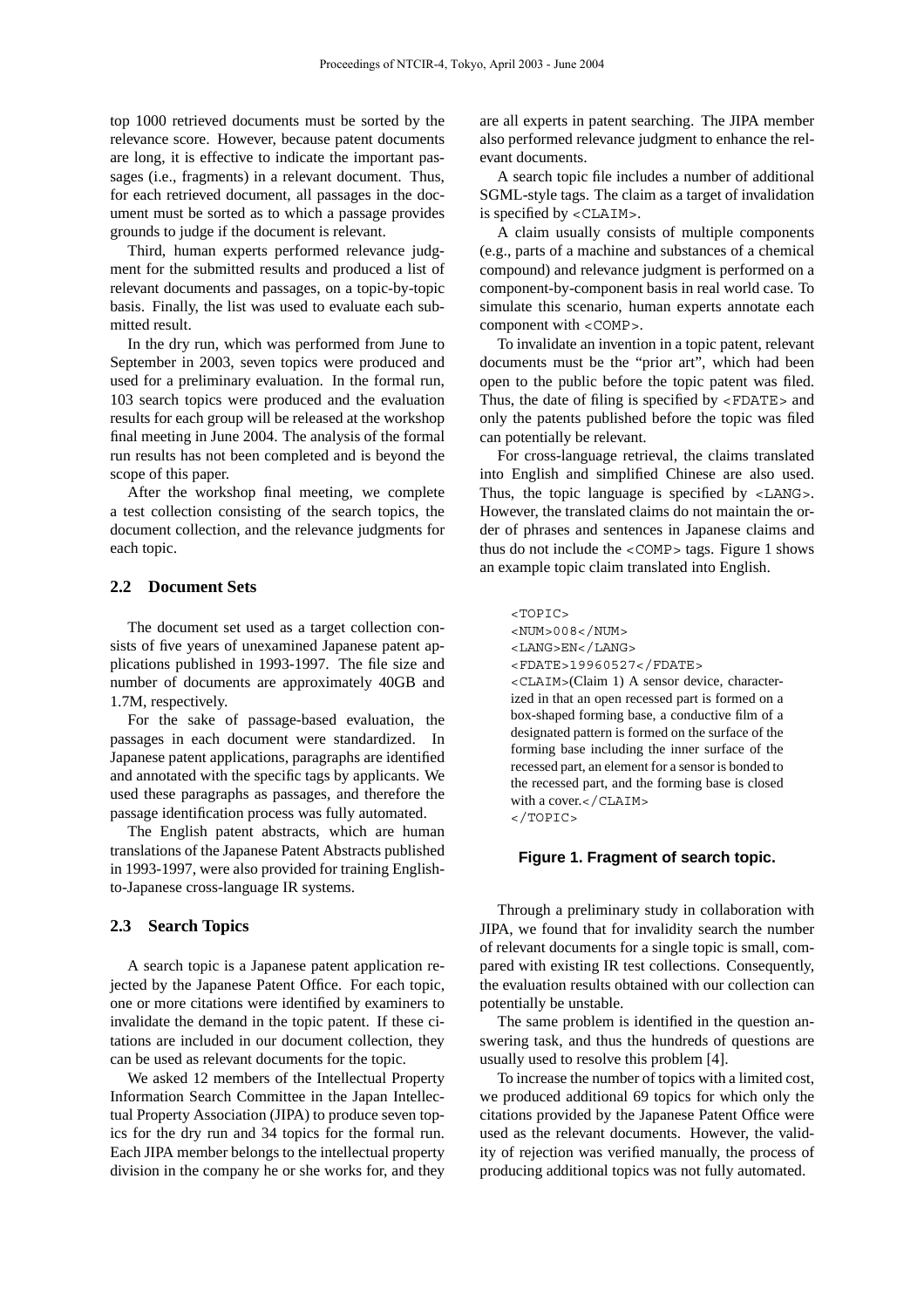## **2.4 Search Report Data**

For training purposes, the organizers provided participants with a collection of search reports produced by professional patent search intermediaries. The source data set was originally reference data for examiners at the Japanese Patent Office. We used 115 reports produced in 2001–2003.

Each of the reports includes the ID of a patent application under examination, the ID(s) of one or more candidate documents which can potentially be used to invalidate the target application, and boolean queries used to search for the candidate documents. All IDs were standardized as used in the NTCIR collection.

Each candidate document is annotated with either "relevant" or "partially relevant". However, because the reports were produced independent of the NTCIR Workshop, the criteria for relevance judgement is not the same as performed in Section 2.7.

### **2.5 Baseline Document Retrieval System**

To participate in the main task, each participant group was required to develop an entire retrieval system and perform a number of processes, such as query processing, document indexing, and passage indexing. Amongst of these, document indexing for the 1.7M patent applications was a prohibitive process.

Thus, to facilitate a partial participation, the organizers developed a baseline document retrieval system and provided the participants with an API to use the system on the Web. In other words, a group that developed only query processing and passage retrieval modules was able to participate in the main task. In addition, by sharing the document retrieval system, we can facilitate a glass-box comparative evaluation.

The baseline retrieval system is based on an existing probabilistic method [3] and uses word-based index terms. In addition, non-textual constraints, such as the IPC code and date, can be used to reduce the number of retrieved documents. In the formal run, two groups used the baseline system.

#### **2.6 Submissions**

Each group was allowed to submit one or more retrieval results, in which at least one result must be obtained using only the <CLAIM> and <FDATE> fields. For the remaining results, any information in a topic file, such as the International Patent Classification (IPC) codes, can be used.

The results of the dry run showed that for specific topics, an IPC-base system successfully retrieved relevant patents that could not be retrieved by the textbased systems.

## **2.7 Relevance Judgments**

The relevance degree of a document with respect to a topic is determined on the basis of the relevance degrees of the document with respect to each component in the topic. Relevance judgment for patents is performed based on the following two ranks:

- patent that can invalidate a topic claim (A)
- patent that can invalidate a topic claim, when used with other patents (B)

The documents that can invalidate the demands of all essential components in a target claim were judged as "A". The documents that can invalidate demands of most of the essential components in a target claim (but not all essential components) were judged as "B".

For the main 34 topics, to identify relevant documents exhaustively, the pooling method and manual search were used. The human experts who produced the topics performed manual searches to collect as many relevant patents as possible. The experts were allowed to use any systems and resources, so that we were able to obtain a patent document set retrieved under the circumstances of their daily patent searching. The citations provided by the Japanese Patent Office were also used as the relevant documents.

For the 34 topics, the resultant number of A and B documents were 159 and 185, respectively. We analyzed details of the number of relevant documents obtained by the different sources. In Figure 2, "C", "J", and "S" denote the sets the relevant documents (A and B) obtained by the citations, the manual searches by the JIPA members, and the 30 systems participated in the pooling, respectively.

In the formal run, 111 run files including one CLIR result with the English topics were submitted, from which we used 30 files for the purpose of pooling (we selected up to 4 run files for each group, according to the preference).

Note that because the JIPA members collected the citations before the manual search,  $|C \cap J|$  is always zero. Looking at this figure, each source was independently effective to collect the relevant documents. While  $|C|$  and  $|J|$  were almost equivalent,  $|S|$  was comparable with  $|C \cup J|$ .

The evaluation score is fundamentally determined by the conventional mean average precision. At the same time, each group is encouraged to propose new evaluation measures effective for patent IR systems.

In addition to the conventional document-based evaluation, we also explore the passage-based evaluation. Relevant passages were determined based on the following criteria:

• If a single passage can be grounds to judge the document in question as relevant (either A or B), this passage is judged as relevant.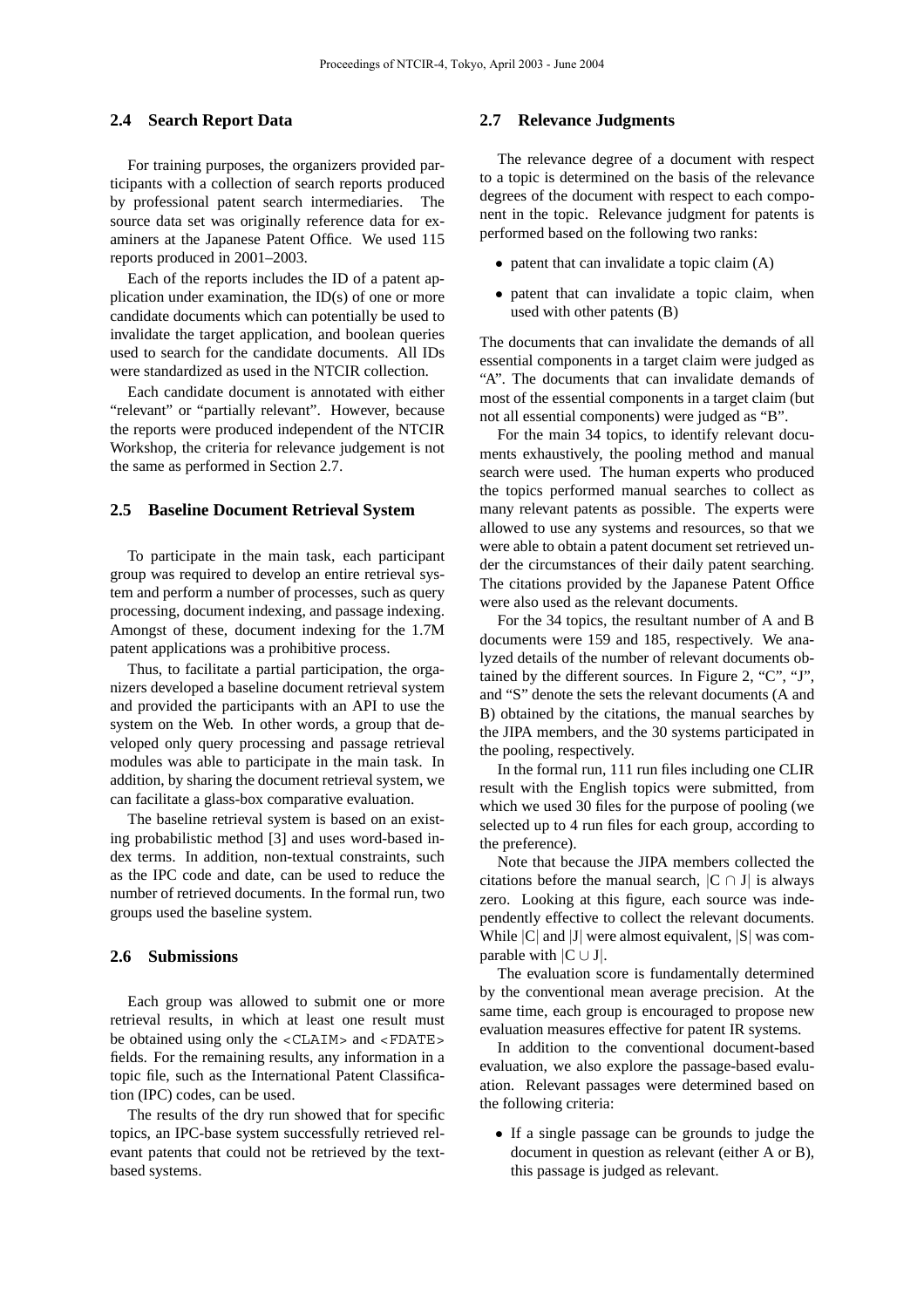

**Figure 2. Details of the number of relevant documents.**

• If a "group" of passages can be grounds to judge the document in question as relevant, this passage group is judged as relevant.

The experts exhaustively identified all relevant passages and passage groups.

It should be noted that a relevant passage group is equally informative as a single relevant passage. In other words, we newly introduce the concept of "combinational relevance".

This feature provides a salient contrast to the conventional IR evaluation method, in which all relevant passages or documents are independently important and thus combinations of partially relevant documents are not considered.

The evaluation score for each system is determined by the number of passages which would have to be searched until a user obtains a sufficient grounds to judge the document as relevant.

## **3 Patent Map Generation Task**

In principle, the purpose of the patent map generation task is to generate a patent map driven by a specific theme, such as automobiles, by (semi-)automatic method. This can be seen as a text mining task. Two groups participated in this task.

In practice, the organizers provided participants with the patent documents retrieved by a specific topic, and participants are requested to organize those documents in a two-dimensional matrix. The x and y axes can vary depending on the topic, but they are usually "problems to be solved" and "solutions", respectively.

To produce the topics and documents, we used the test collection produced for the NTCIR-3 Patent Retrieval Task. We selected six search topics for which more than 100 relevant documents were identified. The IDs and titles of the selected topics are as follows:

- 007: gasoline direct-injection engine,
- 008: hair care cosmetic products,
- 010: functional carpet,
- 012: blue light-emitting diode,
- 024: solid high-polymer-type fuel cell,
- 025: ultra hydrophilization of plastic surfaces.

The NTCIR-3 collection includes the following three document sets:

- two years worth of unexamined Japanese patent applications published in 1998 and 1999,
- Japanese abstracts, the JAPIO Patent Abstracts, which are human-edited abstracts for the above applications,
- English abstracts, the Patent Abstracts of Japan (PAJ), which are human translations of the JAPIO Patent Abstracts.

Any document set can be used for patent map generation purposes. Because the search topics are in the five languages independently (see Section 1), crosslanguage patent map generation can also be performed.

Because the patent map generation task is as a feasibility study, human experts produced reference maps and used them to evaluate the submitted maps subjectively. Figure 3 depicts a fragment of a reference patent map, in which patents related to "blue lightemitting diode" are organized in a two-dimensional matrix.

## **4 Formal Run for Main Task**

## **4.1 Results**

Out of the 69 additional search topics, two topics were discarded (#058 was the same as #21 and the citations for #093 were not included in the document collection). Thus, we used the remaining 101 topics to evaluate the submitted run files.

The number of groups submitted at least one result was eight and the total number of run files was 111, including one CLIR result obtained with the 34 English topics.

We had alternative evaluation measures. Mean average precision (MAP), which has commonly been used in past IR literature, was a feasible choice. However, MAP can potentially be problematic for our purpose, because the evaluation result obtained by MAP can be unreliable if the number of correct answers (relevant documents) is small.

Additionally, for the invalidity search task, users usually investigate more than 100 documents and thus the order of top 100 documents is not always important. However, MAP values can significantly be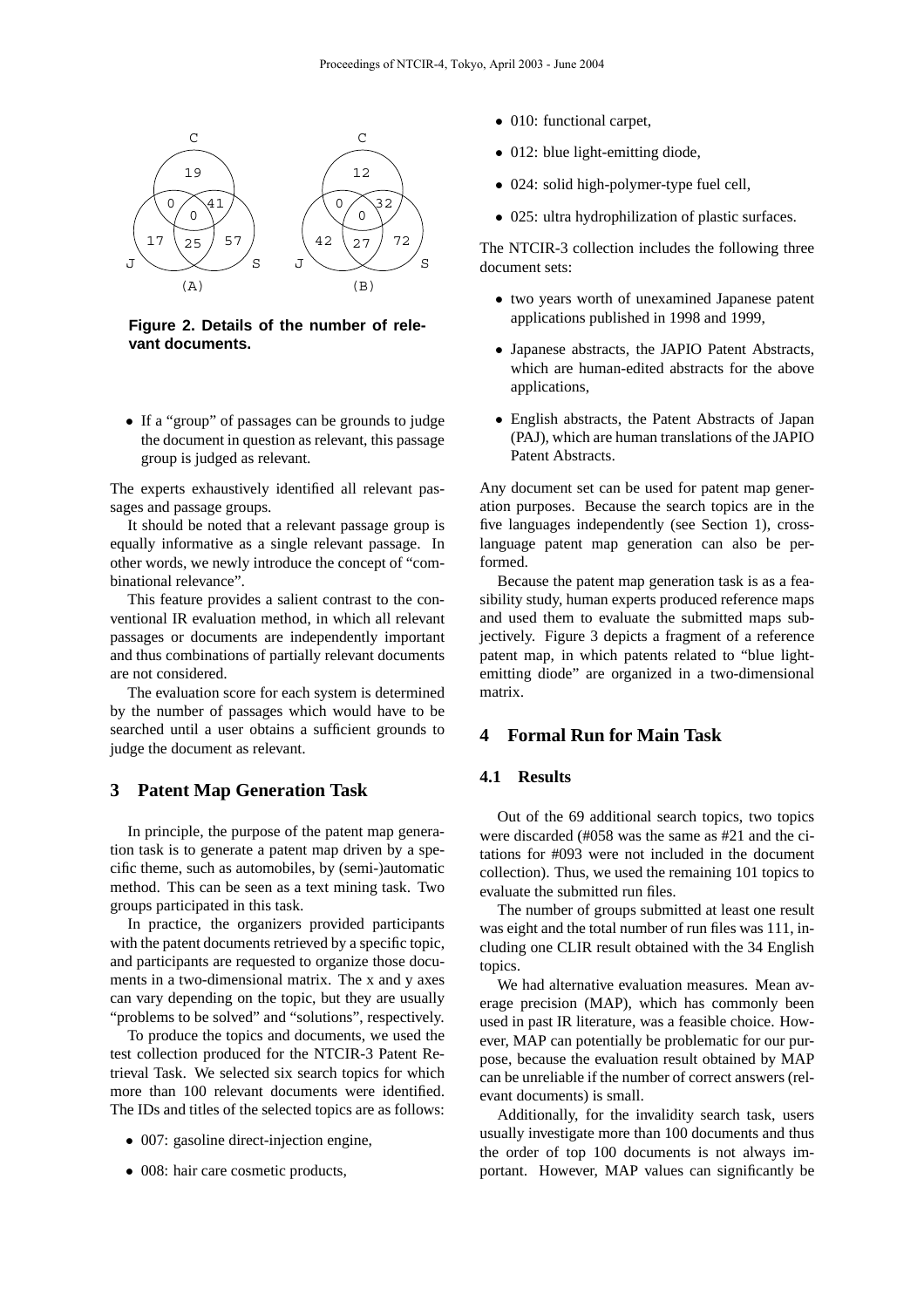|             |                                        | problems to be solved                    |                            |                            |                                                          |                                                      |                            |                                                                                |  |  |
|-------------|----------------------------------------|------------------------------------------|----------------------------|----------------------------|----------------------------------------------------------|------------------------------------------------------|----------------------------|--------------------------------------------------------------------------------|--|--|
|             |                                        | crystalline                              | re liability               | long                       | low.                                                     | lemission                                            | lemission                  | lemission.                                                                     |  |  |
|             |                                        |                                          |                            | operating life             | Iresistance                                              | stability                                            | lintensity                 | efficiency                                                                     |  |  |
|             | annealing                              |                                          |                            |                            | 1998-173222<br>1998-178204<br>1998-178208<br>1998-178210 |                                                      |                            |                                                                                |  |  |
|             | structure of active layer              |                                          |                            | 1998-145000<br>1998-233554 |                                                          |                                                      |                            |                                                                                |  |  |
|             | Isubstrate structure                   | 1998-256666                              |                            |                            |                                                          | 1998-022526                                          |                            | 1998-107317                                                                    |  |  |
|             | Isubstrate material                    |                                          |                            |                            | 1998-190146                                              |                                                      |                            |                                                                                |  |  |
| s<br>ο      | luminescent material                   |                                          |                            |                            |                                                          |                                                      | 1998-112557                |                                                                                |  |  |
|             | crystal growth                         |                                          |                            |                            |                                                          |                                                      | 1998-022568                |                                                                                |  |  |
| u           | optical absorption layer               |                                          |                            | 1998-022586                |                                                          |                                                      |                            |                                                                                |  |  |
| s           | structure of inner layer               |                                          |                            |                            | 1998-145006                                              |                                                      |                            |                                                                                |  |  |
| 0<br>n<br>s | electrode composition                  |                                          | 1998-107318                |                            |                                                          | 1998-173226   1998-190063<br>1998-233529 1998-209498 | 998-209495                 |                                                                                |  |  |
|             | electrode arrangement                  |                                          | 1998-215034<br>1998-223930 | 1998-242518                |                                                          | 1998–173230 <br>1998-209499<br>1998-256602           | 1998-242515<br>1998-270757 | 1998-117017<br>1998-173234<br>1998-209494<br>1998-209507<br>1998-242516        |  |  |
|             | structure of light<br>emitting element | 1998-135516<br>998-242586<br>1998-247761 |                            | 1998-135514<br>1998-256668 |                                                          |                                                      |                            | 1998-012923 1998-012922 <br>1998-247745 1998-144960<br>1998-256597 1998-261817 |  |  |
|             | array of light emitting<br>element     |                                          |                            |                            |                                                          |                                                      | 1998-012926                |                                                                                |  |  |

**Figure 3. Fragment of patent map (012: blue light-emitting diode).**

changed with a small number of top documents (for example, the top 10 documents).

The organizers and participants occasionally had round-table meetings to discuss this problem, but unfortunately there has not been a consensus about the evaluation measure. In addition, the passage-based evaluation has not been conducted mainly due to the delay of data processing.

In summary, we used MAP as the measure for the document-based evaluation purpose. However, the validity of the evaluation result needs to be further investigated.

Table 1 shows the MAP values of the top two results for each group. The column of "Rigid" denotes the case in which the documents judged A were regarded as the correct answers and the column of "Relaxed" denotes the case in which the documents judged B were also regarded as the correct answers.

Although JAPIO achieved the best MAP value for the main topics combined with the Rigid evaluation, RDNDC achieved the best MAP values in most cases. Figures 4-9 depict the recall-precision curves for each case in Table 1.

#### **4.2 Proposed methods**

A number of new methods were proposed for the main task.

A typical method is concerned with structure analysis for input claims. A claim usually consists of premise and invention parts, which describe existing and new technologies, respectively. Intuitively, the invention part is more important than the premise part in the invalidity search task. RDNDC and JAPIO independently used different term weighting methods depending on the claim part. IFLAB segmented a claim into components (see Section 2.3 for details of components) and searched for candidate documents on a component-by-component basis. The final result was produced from the candidate documents.

While a claim usually includes general words and vague descriptions, a different field in the same application, which is usually termed "detailed description", elaborates on the same content in detail. In other words, from the detailed descriptions corresponding to the input claim, effective and concrete query terms can be extracted. Following this idea, RDNDC and IFLAB independently performed query expansion.

Because patent applications are longer than newspaper articles, the distribution of query terms in a target document can be an effective clue for retrieval. An assumption is that a document including specific passages strongly associated with query terms can be more relevant than a document in which query terms are distributed randomly. RDNDC and JAPIO independently combined passage and document scores for document filtering and ranking purposes.

Methods to combine classification and text content were also explored. JAPIO and IFLAB independently used IPC codes for document filtering. TRL used the IPC hierarchical structure for similarity computation. PLLS integrated the IPC codes with a probabilistic re-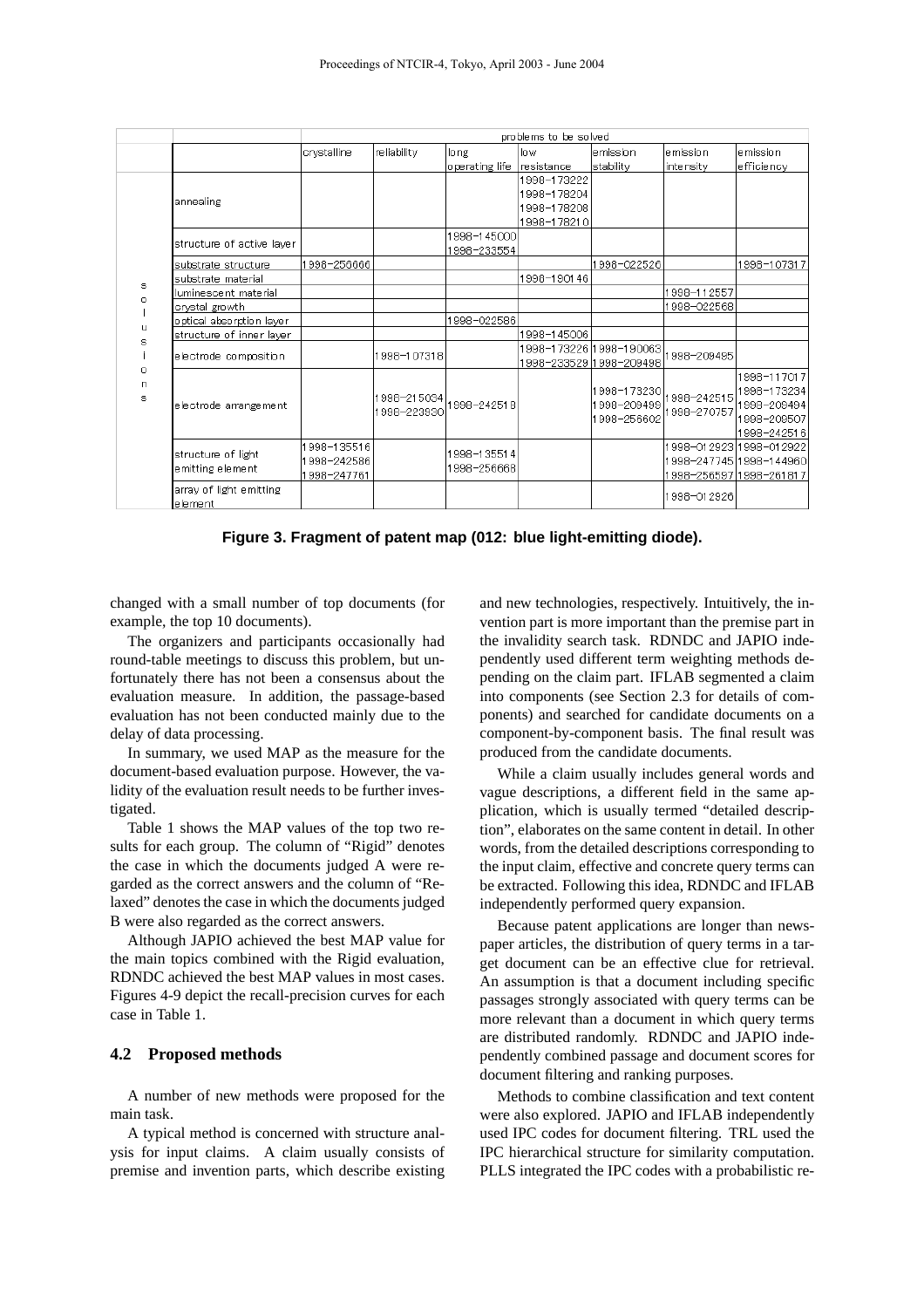| All topics              |       |                         |       | Main topics             |         |                         |       | Add topics          |         |                         |       |
|-------------------------|-------|-------------------------|-------|-------------------------|---------|-------------------------|-------|---------------------|---------|-------------------------|-------|
| Rigid<br>Relaxed        |       |                         | Rigid |                         | Relaxed |                         | Rigid |                     | Relaxed |                         |       |
| RDNDC <sub>9</sub>      | .1693 | RDNDC <sub>9</sub>      | .1755 | JAPIO10                 | .2714   | RDNDC9                  | .2666 | RDNDC13             | .1404   | RDNDC13                 | .1444 |
| RDNDC13                 | .1636 | RDNDC1                  | .1622 | JAPIO14                 | .2705   | RDNDC <sub>2</sub>      | .2465 | RDNDC14             | .1391   | RDNDC14                 | .1432 |
| JAPIO6                  | .1630 | LAPIN <sub>2</sub>      | .1571 | RDNDC <sub>2</sub>      | .2476   | JAPIO20                 | .2465 | LAPIN <sub>2</sub>  | .1284   | LAPIN <sub>2</sub>      | .1265 |
| JAPIO14                 | .1597 | JAPIO6                  | .1570 | RDNDC <sub>9</sub>      | .2475   | JAPIO <sub>2</sub>      | .2441 | JAPIO13             | .1188   | JAPIO13                 | .1165 |
| LAPIN <sub>2</sub>      | .1570 | JAPIO14                 | .1526 | PLLS6                   | .2408   | LAPIN3                  | .2180 | JAPIO15             | .1180   | JAPIO15                 | .1159 |
| <b>IFLAB6</b>           | .1464 | LAPIN3                  | .1426 | $f$ <sub>1</sub> 002-19 | .2384   | LAPIN <sub>2</sub>      | .2174 | <b>IFLAB6</b>       | .1082   | TRL7                    | .1071 |
| PLLS6                   | .1445 | <b>IFLAB6</b>           | .1343 | <b>IFLAB8</b>           | .2354   | IFLAB11                 | .1983 | TRL7                | .1066   | IFLAB6                  | .1057 |
| <b>IFLAB1</b>           | .1383 | IFLAB <sub>14</sub>     | .1317 | $f$ <sub>1</sub> 002-22 | .2252   | IFLAB <sub>12</sub>     | .1974 | LAPIN3              | .1054   | LAPIN3                  | .1044 |
| LAPIN3                  | .1365 | PLLS6                   | .1223 | <b>IFLAB6</b>           | .2239   | $f$ <sub>1</sub> 002-10 | .1920 | IFLAB <sub>14</sub> | .1032   | IFLAB <sub>14</sub>     | .1015 |
| $f$ <sub>1002</sub> -13 | .1273 | $f$ <sub>1</sub> 002-10 | .1166 | LAPIN <sub>2</sub>      | .2152   | $f$ <sub>1</sub> 002-01 | .1887 | TRL8                | .0985   | PLLS6                   | .0988 |
| $f$ <sub>1</sub> 002-04 | .1268 | $f1002-01$              | .1153 | LAPIN3                  | .1996   | PLLS6                   | .1685 | PLLS6               | .0971   | TRL <sub>8</sub>        | .0975 |
| TRL8                    | .1024 | TRL7                    | .1107 | PLLS <sub>1</sub>       | .1734   | PLLS <sub>1</sub>       | .1625 | $f1002-13$          | .0838   | $f$ <sub>1</sub> 002-13 | .0829 |
| TRL7                    | .0997 | TRL <sub>8</sub>        | .1088 | TRL8                    | .1104   | TRL8                    | .1310 | $f1002-04$          | .0836   | $f1002-04$              | .0827 |
| PLLS <sub>1</sub>       | .0907 | PLLS3                   | .0908 | TRL12                   | .1089   | TRL12                   | .1300 | PLLS3               | .0557   | PLLS3                   | .0574 |
| NUT1                    | .0235 | NUT <sub>1</sub>        | .0300 | NUT <sub>1</sub>        | .0626   | NUT <sub>1</sub>        | .0800 | NUT <sub>1</sub>    | .0039   | NUT <sub>1</sub>        | .0042 |

**Table 1. MAP values for different runs.**

trieval model. However, because classification systems are revised periodically, these methods must be robust against changes of classification codes and hierarchy.

## **5 Conclusion**

We built test collections for the patent-to-patent invalidity search and automatic patent generation tasks in the NTCIR-4 Workshop. After the NTCIR-4 final meeting, the test collection will be available to the public for research purposes<sup>1</sup>. The test collections can be used for the following research purposes:

- retrieval of very long semi-structured documents,
- associative document retrieval,
- passage retrieval,
- evaluation of retrieval systems on the basis of combinational relevance,
- classification and text mining.

Future work would include detailed analysis for the formal run results and the passage-based evaluation.

## **6 Acknowledgments**

The authors would like to thank the Japan Intellectual Property Association for their support in the NTCIR-4 Patent Retrieval Task.

## **References**

- [1] M. Iwayama, A. Fujii, N. Kando, and Y. Marukawa. An empirical study on retrieval models for different document genres: Patents and newspaper articles. In *Proceedings of the 26th Annual International ACM SIGIR Conference on Research and Development in Information Retrieval*, pages 251–258, 2003.
- [2] M. Iwayama, A. Fujii, N. Kando, and A. Takano. Overview of patent retrieval task at NTCIR-3. In *Proceedings of the Third NTCIR Workshop on Research in Information Retrieval, Automatic Text Summarization and Question Answering*, 2003.
- [3] S. Robertson and S. Walker. Some simple effective approximations to the 2-poisson model for probabilistic weighted retrieval. In *Proceedings of the 17th Annual International ACM SIGIR Conference on Research and Development in Information Retrieval*, pages 232–241, 1994.
- [4] E. M. Voorhees and D. M. Tice. Building a question answering test collection. In *Proceedings of the 23rd Annual International ACM SIGIR Conference on Research and Development in Information Retrieval*, pages 200– 207, 2000.

<sup>1</sup>http://www.slis.tsukuba.ac.jp/˜fujii/ntcir4/cfp-en.html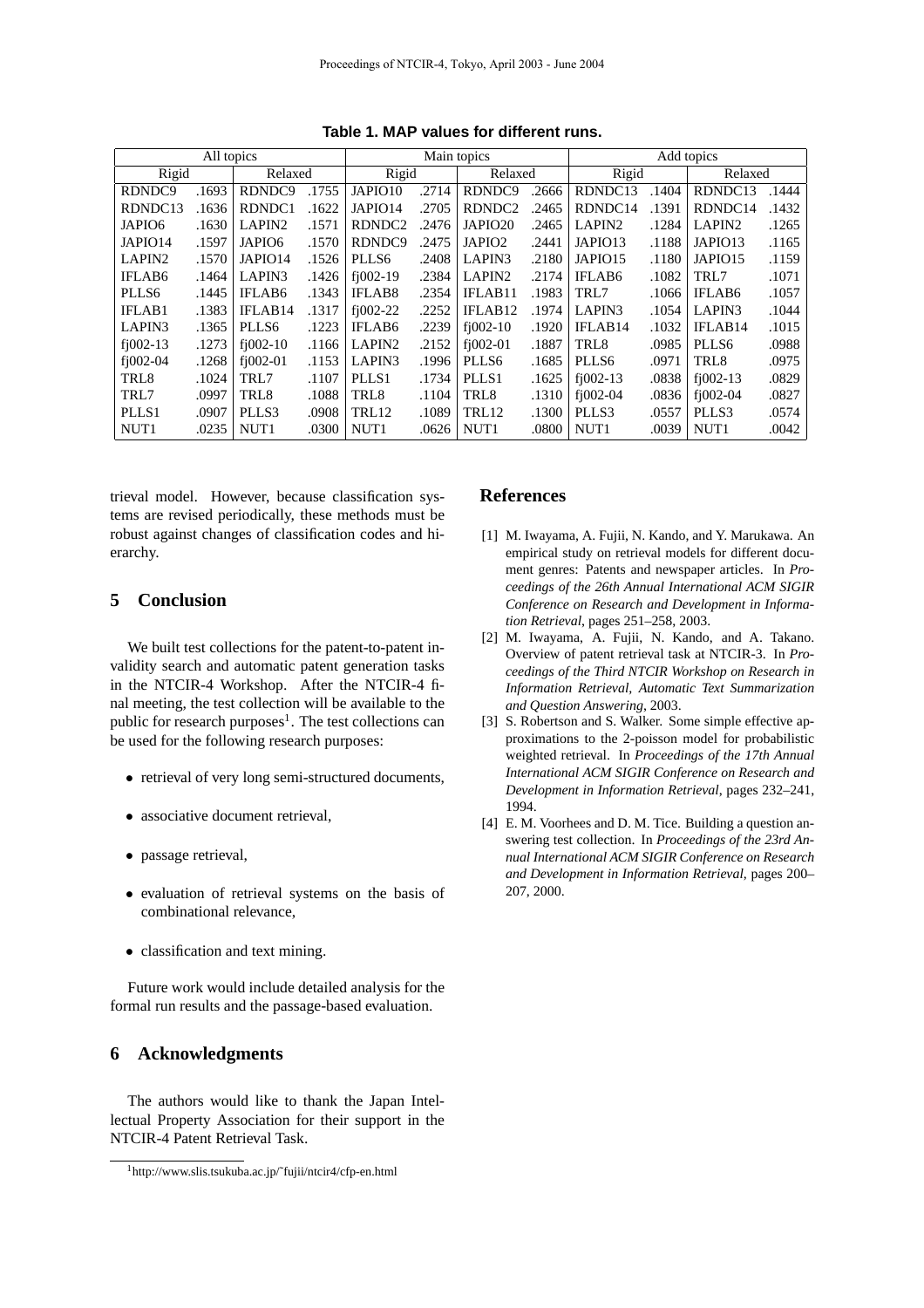

**Figure 4. Recall-precision curves for all topics (Rigid).**



**Figure 5. Recall-precision curves for all topics (Relaxed).**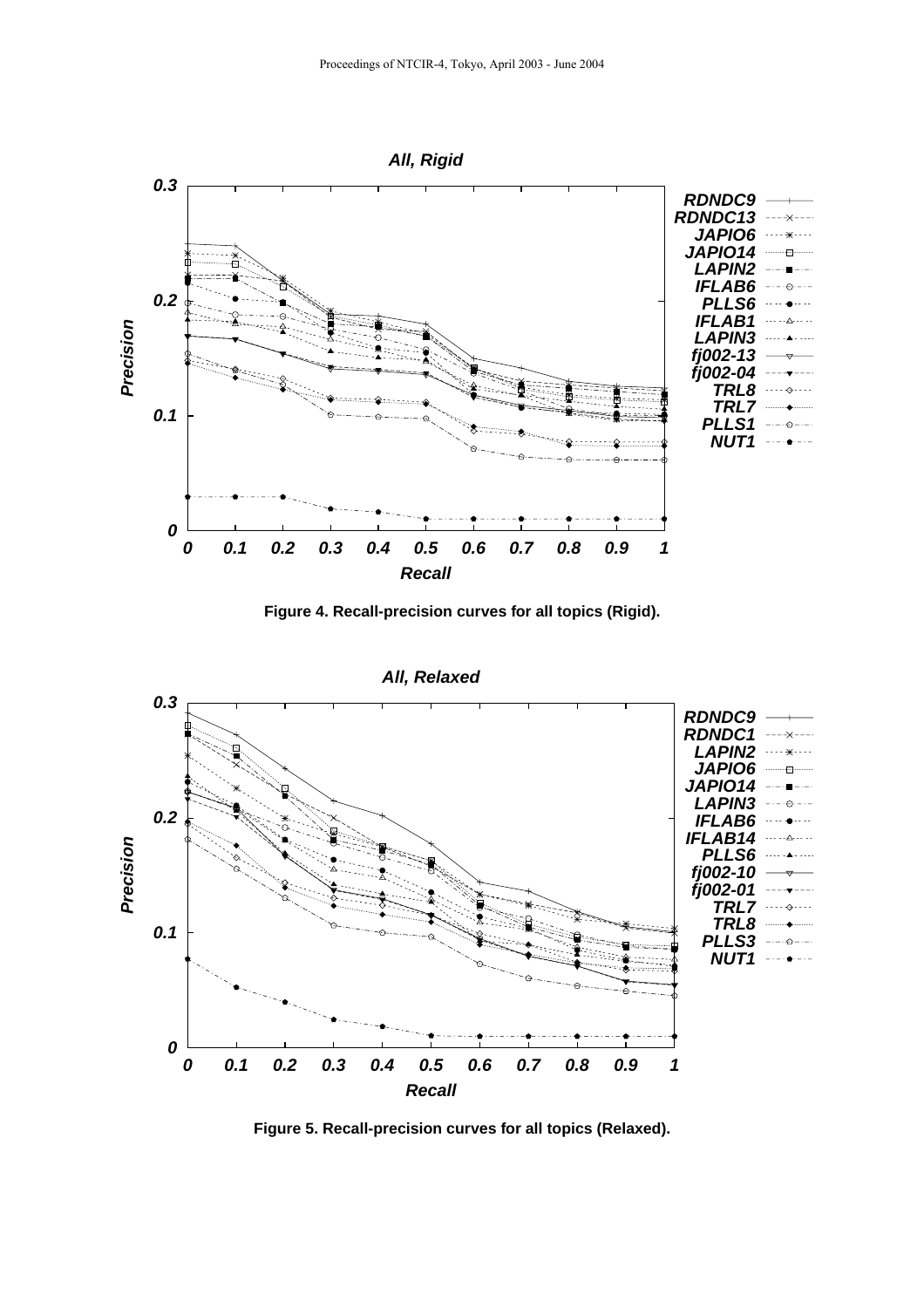

**Figure 6. Recall-precision curves for main topics (Rigid).**



**Figure 7. Recall-precision curves for main topics (Relaxed).**